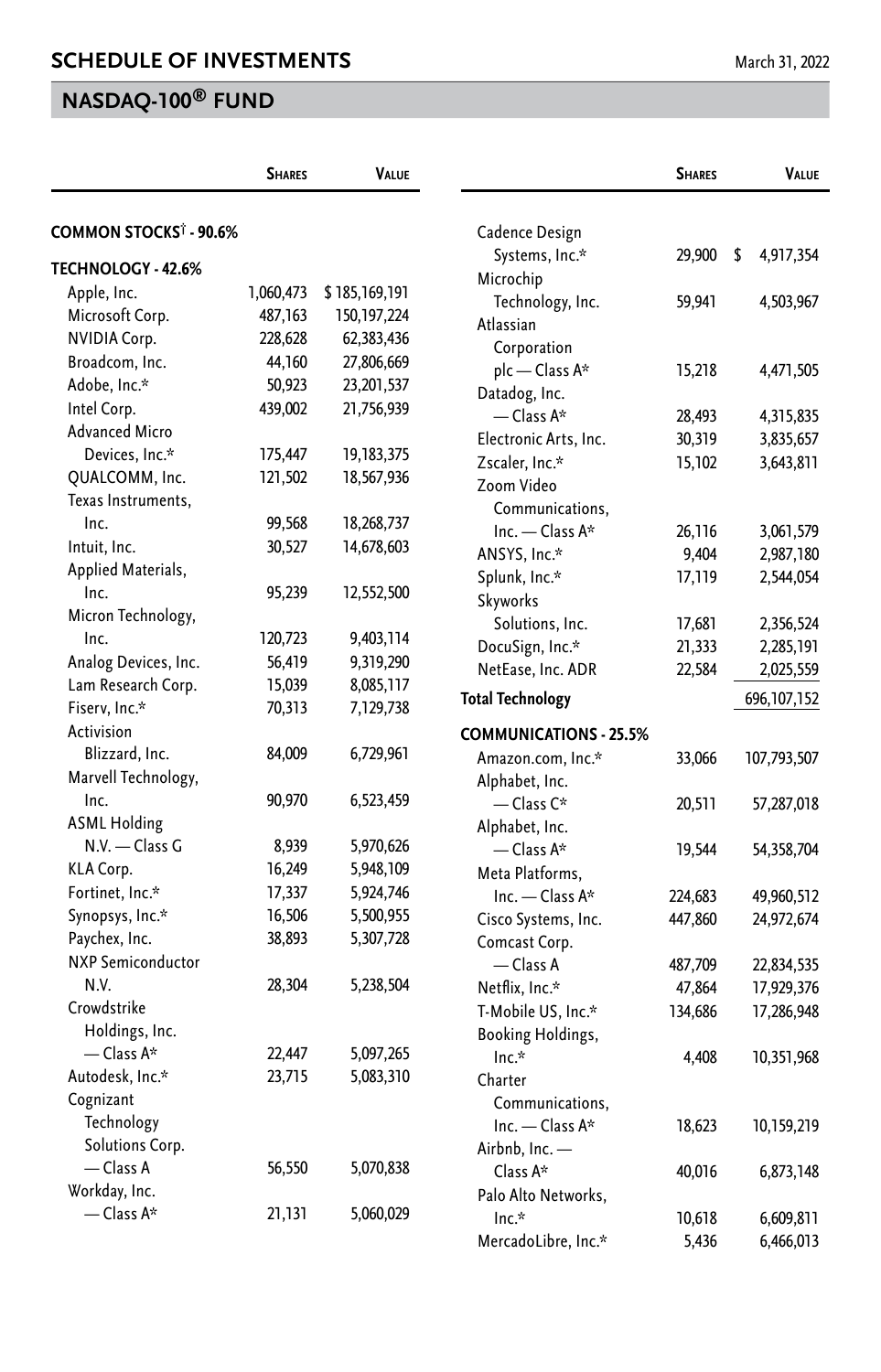|                                | <b>SHARES</b><br><b>VALUE</b> |    | <b>SHARES</b> | <b>VALUE</b>                     |         |                 |
|--------------------------------|-------------------------------|----|---------------|----------------------------------|---------|-----------------|
| JD.com, Inc. ADR* <sup>1</sup> | 64,302                        | \$ | 3,721,157     | Align Technology,                |         |                 |
| eBay, Inc.                     | 63,342                        |    | 3,626,963     | $Inc.*$                          | 8,495   | \$<br>3,703,820 |
| Baidu, Inc. ADR*               | 26,064                        |    | 3,448,267     | Biogen, Inc.*                    | 15,844  | 3,336,746       |
| Match Group, Inc.*             | 30,742                        |    | 3,342,885     | Seagen, Inc.*                    | 19,797  | 2,851,758       |
| Sirius XM                      |                               |    |               |                                  |         |                 |
| Holdings, Inc. <sup>1</sup>    | 425,626                       |    | 2,817,644     | Total Consumer, Non-cyclical     |         | 170,313,496     |
| VeriSign, Inc.*                | 11,877                        |    | 2,642,157     | <b>CONSUMER, CYCLICAL - 9.4%</b> |         |                 |
| Okta, Inc.*                    | 16,013                        |    | 2,417,323     | Tesla, Inc.*                     | 67,160  | 72,371,616      |
| Pinduoduo,                     |                               |    |               | Costco Wholesale                 |         |                 |
| Inc. ADR*                      | 47,707                        |    | 1,913,528     | Corp.                            | 47,807  | 27,529,661      |
|                                |                               |    |               | Starbucks Corp.                  | 124,014 | 11,281,553      |
| <b>Total Communications</b>    |                               |    | 416,813,357   | Marriott                         |         |                 |
| CONSUMER, NON-CYCLICAL - 10.4% |                               |    |               | International,                   |         |                 |
| PepsiCo, Inc.                  | 149,150                       |    | 24,964,727    | Inc. - Class A*                  | 35,180  | 6, 182, 885     |
| PayPal Holdings,               |                               |    |               | O'Reilly Automotive,             |         |                 |
| $Inc.*$                        | 125,599                       |    | 14,525,524    | $Inc.*$                          | 7,180   | 4,918,013       |
| Amgen, Inc.                    | 60,053                        |    | 14,522,016    | Lululemon                        |         |                 |
| Intuitive Surgical,            |                               |    |               | Athletica, Inc.*                 | 13,309  | 4,860,846       |
| $Inc.*$                        | 38,568                        |    | 11,635,194    | Lucid Group, Inc.* <sup>1</sup>  | 178,238 | 4,527,245       |
| Automatic Data                 |                               |    |               | Walgreens Boots                  |         |                 |
| Processing, Inc.               | 45,285                        |    | 10,304,149    | Alliance, Inc.                   | 93,070  | 4,166,744       |
| Mondelez                       |                               |    |               | Dollar Tree, Inc.*               | 24,252  | 3,883,958       |
| International,                 |                               |    |               | Fastenal Co.                     | 62,051  | 3,685,830       |
| Inc. — Class A                 | 149,676                       |    | 9,396,659     | Ross Stores, Inc.                | 38,093  | 3,445,893       |
| Gilead Sciences, Inc.          | 135,182                       |    | 8,036,570     | PACCAR, Inc.                     | 37,472  | 3,300,159       |
| Regeneron                      |                               |    |               | Copart, Inc.*                    | 25,571  | 3,208,393       |
| Pharmaceuticals,               |                               |    |               | Total Consumer, Cyclical         |         | 153,362,796     |
| $Inc.*$                        | 11,504                        |    | 8,034,624     |                                  |         |                 |
| Moderna, Inc.*                 | 43,434                        |    | 7,481,941     | <b>INDUSTRIAL - 1.7%</b>         |         |                 |
| Vertex                         |                               |    |               | Honeywell                        |         |                 |
| Pharmaceuticals,               |                               |    |               | International, Inc.              | 73,938  | 14,386,856      |
| $Inc.*$                        | 27,446                        |    | 7,162,583     | CSX Corp.                        | 236,469 | 8,855,764       |
| Illumina, Inc.*                | 16,926                        |    | 5,913,944     | Old Dominion                     |         |                 |
| Keurig Dr                      |                               |    |               | Freight Line, Inc.               | 12,383  | 3,698,554       |
| Pepper, Inc.                   | 152,892                       |    | 5,794,607     | <b>Total Industrial</b>          |         | 26,941,174      |
| Dexcom, Inc.*                  | 10,465                        |    | 5,353,894     |                                  |         |                 |
| Kraft Heinz Co.                | 131,932                       |    | 5,196,802     | UTILITIES - 1.0%                 |         |                 |
| <b>IDEXX Laboratories,</b>     |                               |    |               | American                         |         |                 |
| $Inc.*$                        | 9,083                         |    | 4,968,946     | <b>Electric Power</b>            |         |                 |
| Cintas Corp.                   | 11,183                        |    | 4,757,136     | Company, Inc.                    | 54,359  | 5,423,397       |
| Monster Beverage               |                               |    |               | Exelon Corp.                     | 105,669 | 5,033,015       |
| Corp.*                         | 57,070                        |    | 4,559,893     | Xcel Energy, Inc.                | 58,672  | 4,234,358       |
| AstraZeneca plc ADR            | 61,501                        |    | 4,079,976     |                                  |         |                 |
| Verisk Analytics,              |                               |    |               |                                  |         |                 |
| $Inc. - Class A$               | 17,388                        |    | 3,731,987     |                                  |         |                 |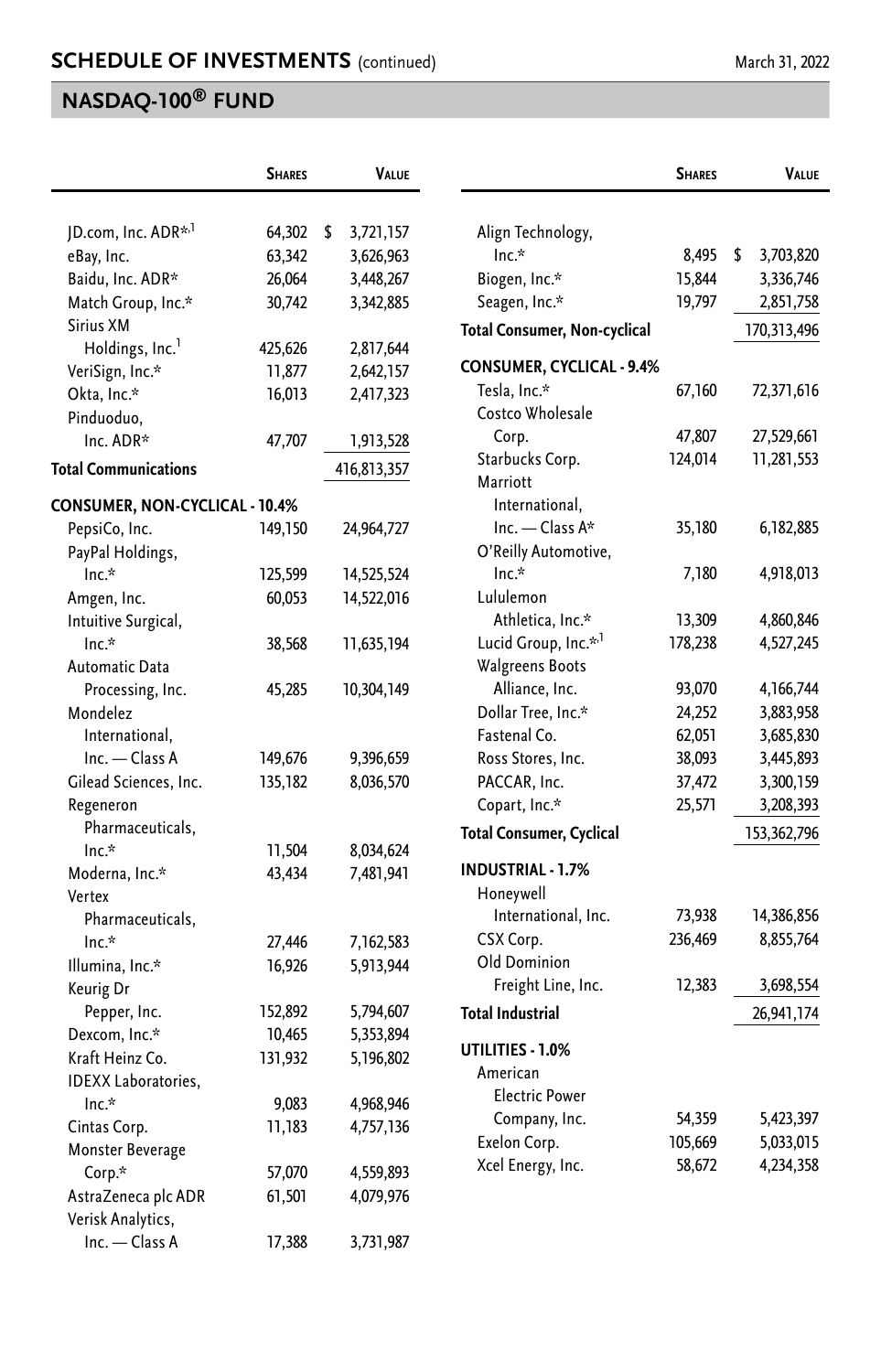|                                                                                           | <b>SHARES</b>            | <b>VALUE</b>             |                                                                                    | <b>FACE</b><br>AMOUNT | VALUE           |
|-------------------------------------------------------------------------------------------|--------------------------|--------------------------|------------------------------------------------------------------------------------|-----------------------|-----------------|
| Constellation<br>Energy Corp.                                                             | 35,194                   | 1,979,663<br>\$          | <b>FEDERAL AGENCY NOTES<sup>11</sup> - 0.2%</b><br><b>Federal Farm Credit Bank</b> |                       |                 |
| <b>Total Utilities</b>                                                                    |                          | 16,670,433               | 0.65% (U.S. Prime<br>Rate - 2.85%, Rate                                            |                       |                 |
| <b>Total Common Stocks</b><br>(Cost \$390,345,827)                                        |                          | 1,480,208,408            | Floor: 0.00%)<br>due 08/30/22 <sup>6</sup><br>\$                                   | 3,000,000             | \$<br>3,004,020 |
| <b>MUTUAL FUNDS<sup>†</sup> - 3.3%</b><br>Guggenheim                                      |                          |                          | <b>Total Federal Agency Notes</b><br>(Cost \$2,999,382)                            |                       | 3,004,020       |
| Ultra Short<br><b>Duration Fund</b><br>- Institutional<br>Class <sup>2</sup>              |                          |                          | REPURCHASE AGREEMENTS <sup>††,6</sup> - 1.1%<br>J.P. Morgan Securities<br>LLC      |                       |                 |
| Guggenheim                                                                                | 3,064,684                | 30,003,257               | issued 03/31/22 at<br>0.28%                                                        |                       |                 |
| Strategy Fund II <sup>2</sup><br>Guggenheim                                               | 575,584                  | 14,130,599               | due 04/01/22 <sup>4</sup><br>BofA Securities, Inc.                                 | 11,625,513            | 11,625,513      |
| Strategy Fund III <sup>2</sup><br><b>Total Mutual Funds</b>                               | 370,504                  | 9,129,213                | issued 03/31/22 at<br>0.25%                                                        |                       |                 |
| (Cost \$54,178,710)                                                                       |                          | 53,263,069               | due 04/01/22 <sup>4</sup>                                                          | 4,477,628             | 4,477,628       |
|                                                                                           | FACE<br>AMOUNT           |                          | Barclays Capital, Inc.<br>issued 03/31/22 at<br>0.24%                              |                       |                 |
|                                                                                           |                          |                          | due 04/01/22 <sup>4</sup>                                                          | 1,164,183             | 1,164,183       |
| <b>FEDERAL AGENCY DISCOUNT NOTES<sup>††</sup> - 4.8%</b><br>Federal Home Loan Bank        |                          |                          | <b>Total Repurchase Agreements</b><br>(Cost \$17,267,324)                          |                       |                 |
| 0.17% due 04/27/22 <sup>3</sup> \$                                                        | 35,000,000               | 34,995,450               |                                                                                    |                       | 17,267,324      |
| 0.14% due 04/01/22 <sup>3</sup><br>0.05% due 04/01/22 <sup>3</sup>                        | 20,000,000<br>15,000,000 | 20,000,000<br>15,000,000 |                                                                                    | <b>SHARES</b>         |                 |
| 0.15% due 04/05/22 <sup>3</sup>                                                           | 7,835,000                | 7,834,869                |                                                                                    |                       |                 |
| <b>Total Federal Agency Discount Notes</b>                                                |                          |                          | SECURITIES LENDING COLLATERAL <sup>†,7</sup> - 0.5%                                |                       |                 |
| (Cost \$77,830,319)                                                                       |                          | 77,830,319               | <b>Money Market Fund</b><br>First American                                         |                       |                 |
| <b>U.S. TREASURY BILLS<sup>11</sup> - 0.2%</b><br><b>U.S. Treasury Bills</b><br>0.24% due |                          |                          | Government<br><b>Obligations Fund</b><br>$-\text{Class } Z$ , 0.15% <sup>8</sup>   | 8,903,440             | 8,903,440       |
| $06/02/22^{3,4}$<br>0.12% due                                                             | 1,862,000                | 1,860,953                | <b>Total Securities Lending Collateral</b><br>(Cost \$8,903,440)                   |                       | 8,903,440       |
| $05/05/22^{3,5}$<br>0.29% due 06/02/22 <sup>3</sup>                                       | 1,231,000<br>1,000,000   | 1,230,829<br>999,438     | Total Investments - 100.7%<br>(Cost \$555,616,609)                                 |                       | \$1,644,567,800 |
| <b>Total U.S. Treasury Bills</b>                                                          |                          |                          | Other Assets & Liabilities, net - (0.7)%                                           |                       | (10,633,846)    |
| (Cost \$4,091,607)                                                                        |                          | 4,091,220                | Total Net Assets - 100.0%                                                          |                       | \$1,633,933,954 |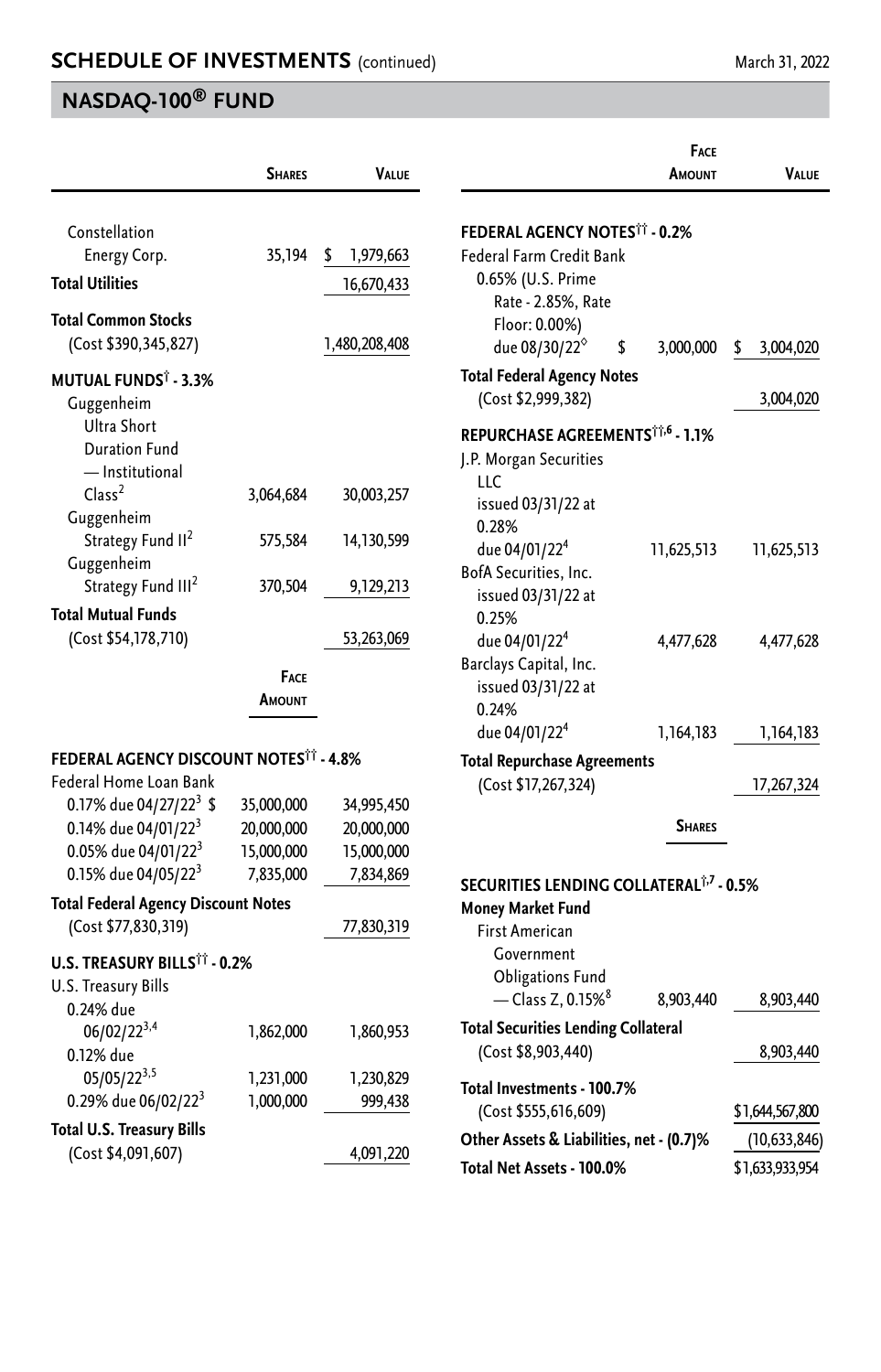#### **Futures Contracts**

| <b>Description</b>          |                                                        |      |                                                                 | Number of<br><b>Contracts</b> |                 | <b>Expiration</b><br>Date |              | Value and<br><b>Unrealized</b><br><b>Notional</b><br>Amount Appreciation** |    |                                |  |
|-----------------------------|--------------------------------------------------------|------|-----------------------------------------------------------------|-------------------------------|-----------------|---------------------------|--------------|----------------------------------------------------------------------------|----|--------------------------------|--|
|                             | <b>Equity Futures Contracts Purchased</b> <sup>®</sup> |      |                                                                 |                               |                 |                           |              |                                                                            |    |                                |  |
|                             | NASDAQ-100 Index Mini Futures Contracts                |      |                                                                 |                               | 134             | Jun 2022                  | S            | 39,854,280                                                                 | \$ | 1,584,959                      |  |
|                             | <b>Total Return Swap Agreements</b>                    |      |                                                                 |                               |                 |                           |              |                                                                            |    |                                |  |
|                             |                                                        |      |                                                                 |                               |                 |                           |              |                                                                            |    | Value and<br><b>Unrealized</b> |  |
| Counterparty                | Index                                                  | Type | <b>Financing</b><br>Rate                                        | Payment<br><b>Frequency</b>   | <b>Maturity</b> | Date                      | <b>Units</b> | Notional<br>Amount                                                         |    | Appreciation<br>(Depreciation) |  |
|                             | <b>OTC Equity Index Swap Agreements<sup>11</sup></b>   |      |                                                                 |                               |                 |                           |              |                                                                            |    |                                |  |
| <b>Barclays</b><br>Bank plc | NASDAO-100<br>Index                                    | Pay  | $0.77\%$ (U.S.<br>Secured<br>Overnight<br>Financing<br>$Rate +$ |                               |                 |                           |              |                                                                            |    |                                |  |
| <b>BNP Paribas</b>          | NASDAO-100                                             | Pay  | $0.50\%$<br>0.98%                                               | At Maturity                   | 04/13/22        |                           | 3,238        | \$48,052,801                                                               | S  | 2,137,675                      |  |

|                                   | Index               |     | (Federal<br>Funds<br>$Rate +$                   |             |          |       |                             |   |                        |
|-----------------------------------|---------------------|-----|-------------------------------------------------|-------------|----------|-------|-----------------------------|---|------------------------|
| Goldman<br>Sachs<br>International | NASDAO-100<br>Index | Pay | 0.65%<br>0.88%<br>(Federal<br>Funds<br>$Rate +$ | At Maturity | 04/14/22 | 1,457 | 21,619,440                  |   | 181,650                |
|                                   |                     |     | 0.55%                                           | At Maturity | 04/14/22 | 2,982 | 44,245,550<br>\$113,917,791 | S | (27, 872)<br>2,291,453 |